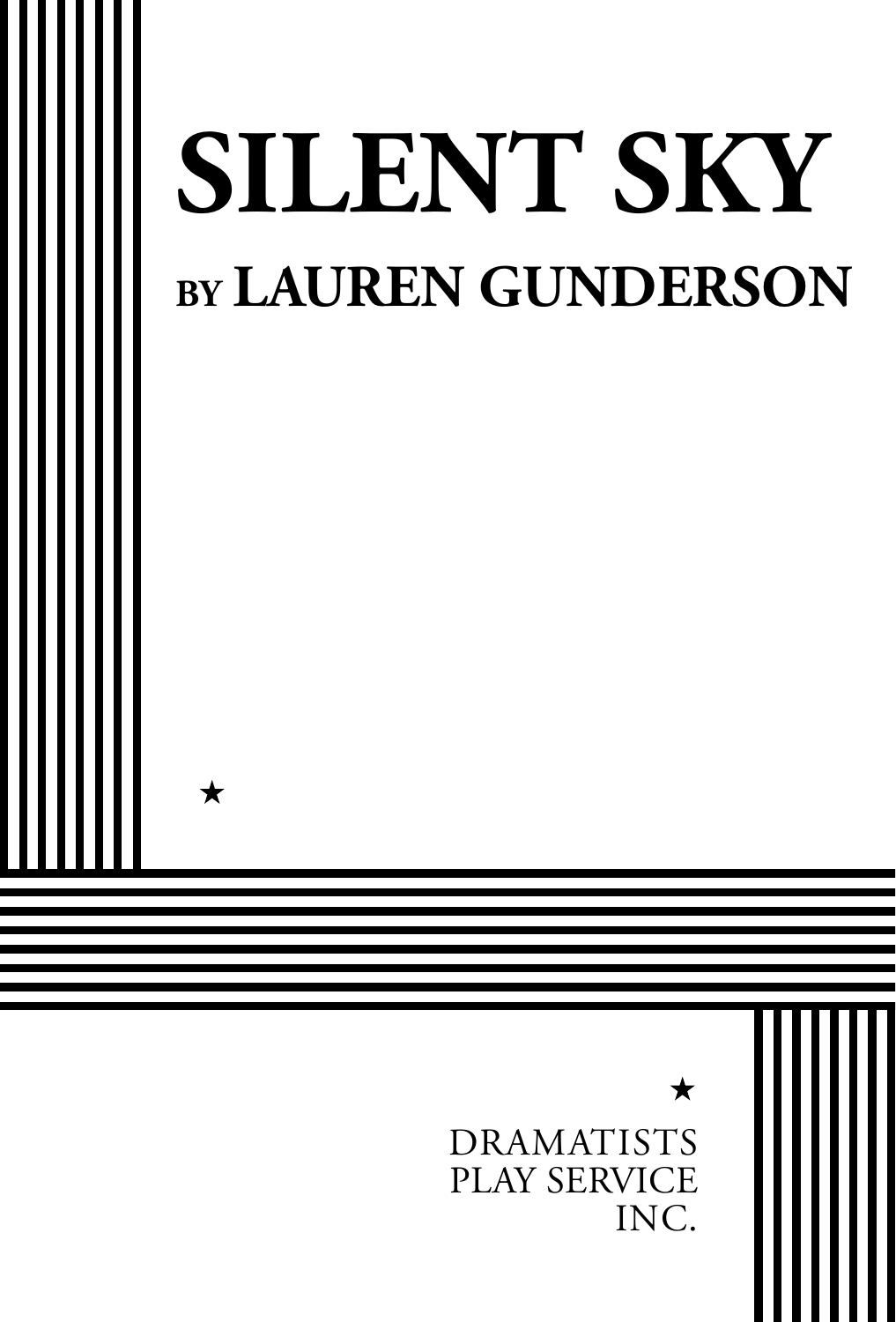#### SILENT SKY Copyright © 2015, Lauren Gunderson

#### All Rights Reserved

CAUTION: Professionals and amateurs are hereby warned that performance of SILENT SKY is subject to payment of a royalty. It is fully protected under the copyright laws of the United States of America, and of all countries covered by the International Copyright Union (including the Dominion of Canada and the rest of the British Commonwealth), and of all countries covered by the Pan-American Copyright Convention, the Universal Copyright Convention, the Berne Convention, and of all countries with which the United States has reciprocal copyright relations. All rights, including without limitation professional/amateur stage rights, motion picture, recitation, lecturing, public reading, radio broadcasting, television, video or sound recording, all other forms of mechanical, electronic and digital reproduction, transmission and distribution, such as CD, DVD, the Internet, private and file-sharing networks, information storage and retrieval systems, photocopying, and the rights of translation into foreign languages are strictly reserved. Particular emphasis is placed upon the matter of readings, permission for which must be secured from the Author's agent in writing.

The English language stock and amateur stage performance rights in the United States, its territories, possessions and Canada for SILENT SKY are controlled exclusively by DRAMATISTS PLAY SERVICE, INC., 440 Park Avenue South, New York, NY 10016. No professional or nonprofessional performance of the Play may be given without obtaining in advance the written permission of DRAMATISTS PLAY SERVICE, INC., and paying the requisite fee.

Inquiries concerning all other rights should be addressed to The Gersh Agency, 41 Madison Avenue, 33rd Floor, New York, NY 10010. Attn: Kate Navin.

#### **SPECIAL NOTE**

Anyone receiving permission to produce SILENT SKY is required to give credit to the Author(s) as sole and exclusive Author(s) of the Play on the title page of all programs distributed in connection with performances of the Play and in all instances in which the title of the Play appears, including printed or digital materials for advertising, publicizing or otherwise exploiting the Play and/or a production thereof. Please see your production license for font size and typeface requirements.

Be advised that there may be additional credits required in all programs and promotional material. Such language will be listed under the "Additional Billing" section of production licenses. It is the licensee's responsibility to ensure any and all required billing is included in the requisite places, per the terms of the license.

#### **SPECIAL NOTE ON SONGS AND RECORDINGS**

For performances of copyrighted songs, arrangements or recordings mentioned in these Plays, the permission of the copyright owner(s) must be obtained. Other songs, arrangements or recordings may be substituted provided permission from the copyright owner(s) of such songs, arrangements or recordings is obtained; or songs, arrangements or recordings in the public domain may be substituted.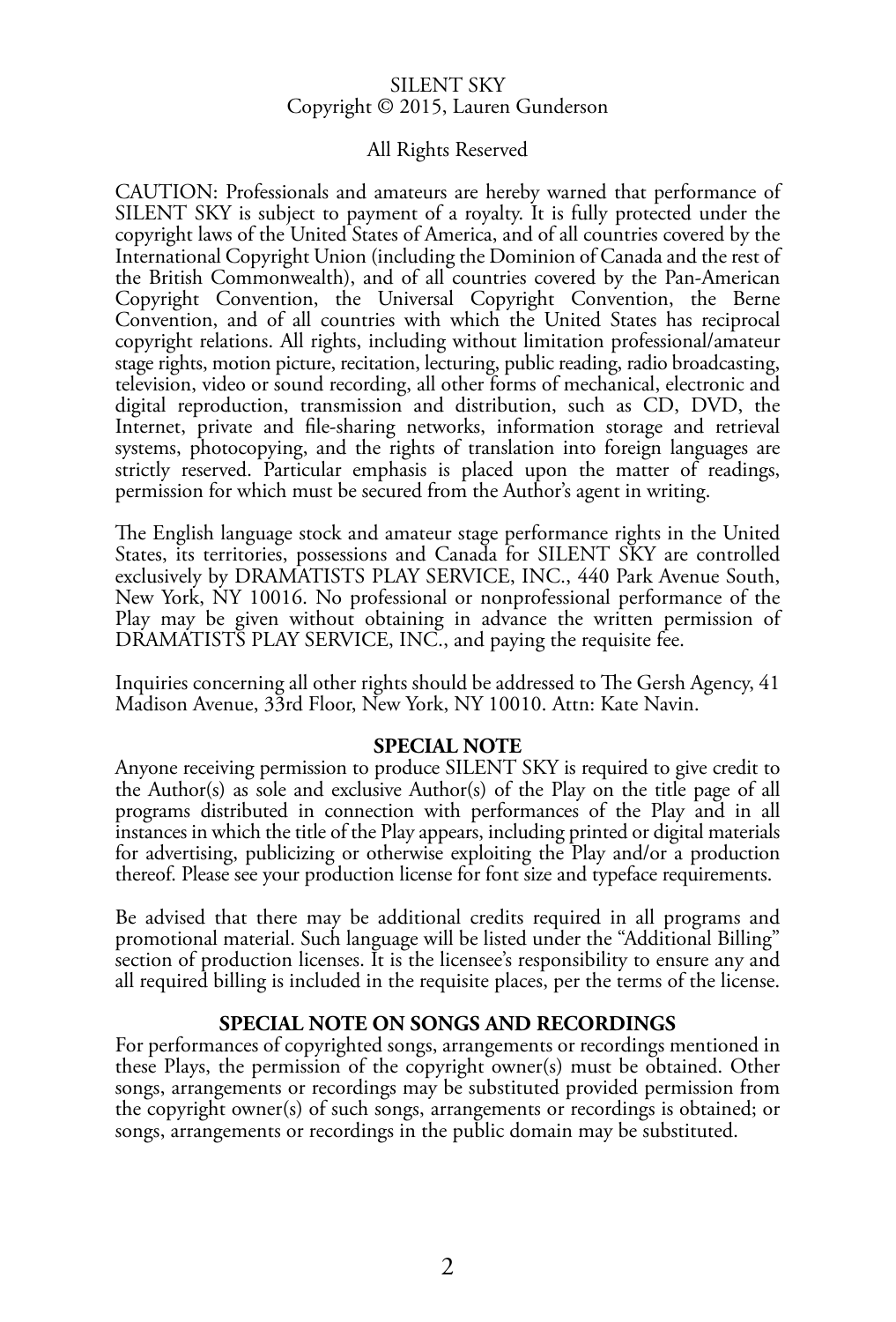SILENT SKY was commissioned by and premiered at South Coast Repertory (Marc Masterson, Artistic Director; Paula Tomei, Managing Director), in Costa Mesa, California, with support from the Elizabeth George Foundation, as part of the 2011 Pacific Playwrights Festival. It was directed by Anne Justine D'Zmura; the scenic design was by John Iacovelli; the costume design was by David Kay Mickelsen; the lighting design was by York Kennedy; the original music was by Lewis Flinn; the projection design was by John Crawford; the dramaturg was John Glore; and the production manager was Joshua Marchesi. The cast was as follows:

| HENRIETTA LEAVITT  Monette Magrath |  |
|------------------------------------|--|
|                                    |  |
|                                    |  |
|                                    |  |
|                                    |  |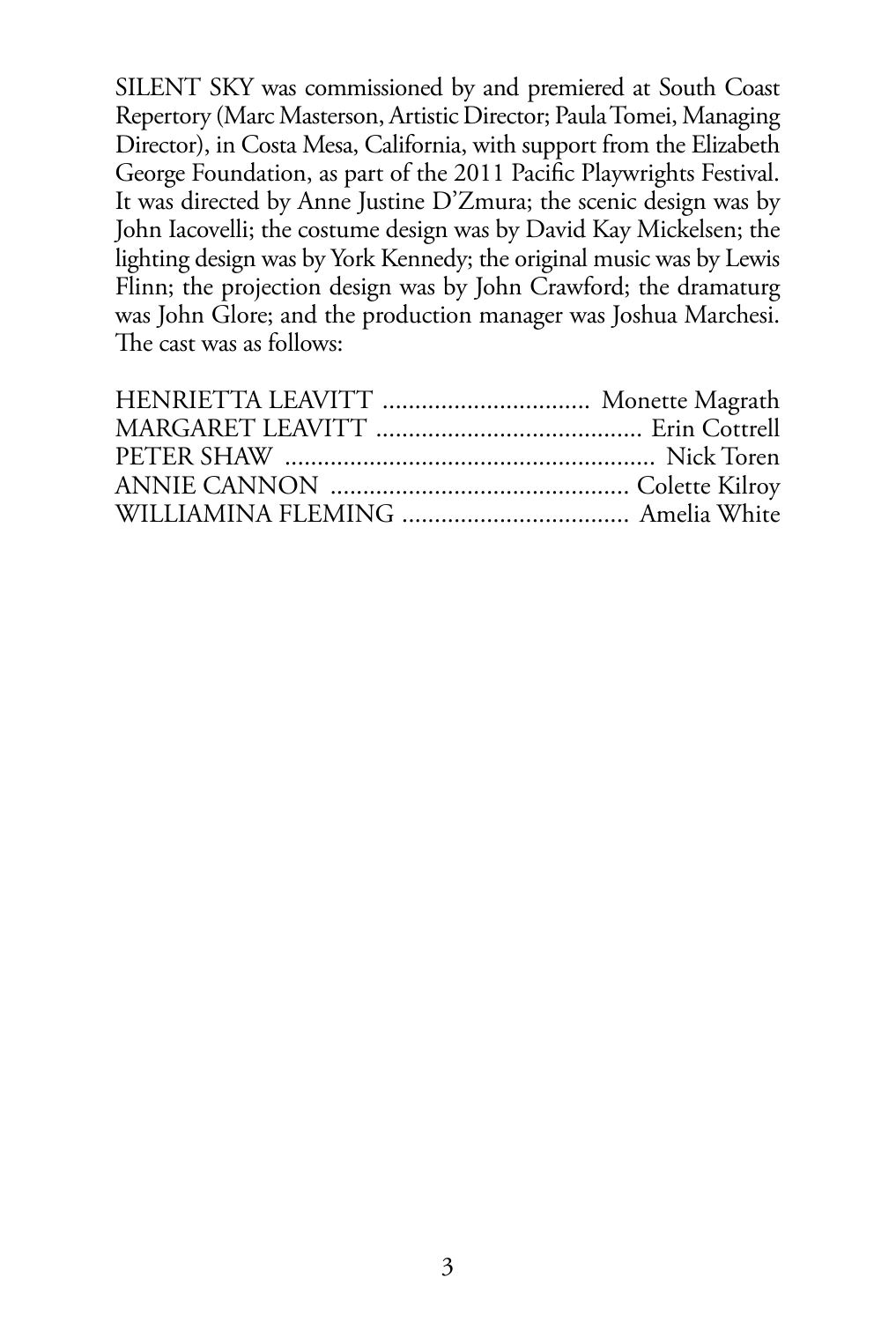## **CHARACTERS**

HENRIETTA LEAVITT (LEH-vit): 30s, brilliant, meticulous, excited — almost always wearing a period hearing-aid.

MARGARET LEAVITT: 30s, homebody, creative, sweet, sister.

PETER SHAW: 30s, the head astronomer's apprentice … and the man.

ANNIE CANNON: 40s, the leader, terse and sure, grows into a firebrand.

WILLIAMINA FLEMING: 50s, smart as a whip and fun, Scottish.

## **SETTINGS**

1900–1920. Star field. The Harvard Observatory 2nd-floor offices. Leavitt home, Wisconsin. Ocean liner on the Atlantic. Henrietta's home, Cambridge, MA.

## **NOTES**

Sets: Simple, representational, flexible — e.g. a period desk, not a whole room. Swift transitions are key.

Stars: The star field from the Northern Hemisphere should be almost ever-present; even if the stage lights disappear, the stars shine and cradle the set.

Photographic Plates: These should be black and white windowpane-sized glass of the star field. They are negatives of the true night sky — stars are black and sky is white. For examples see: http://tdc-www.harvard.edu/plates/gallery/

Music: Margaret's piano composition and playing should be live (seemingly), then augmented by a fully encompassing sound as the stars take over. *(See Note on Music on following page.)*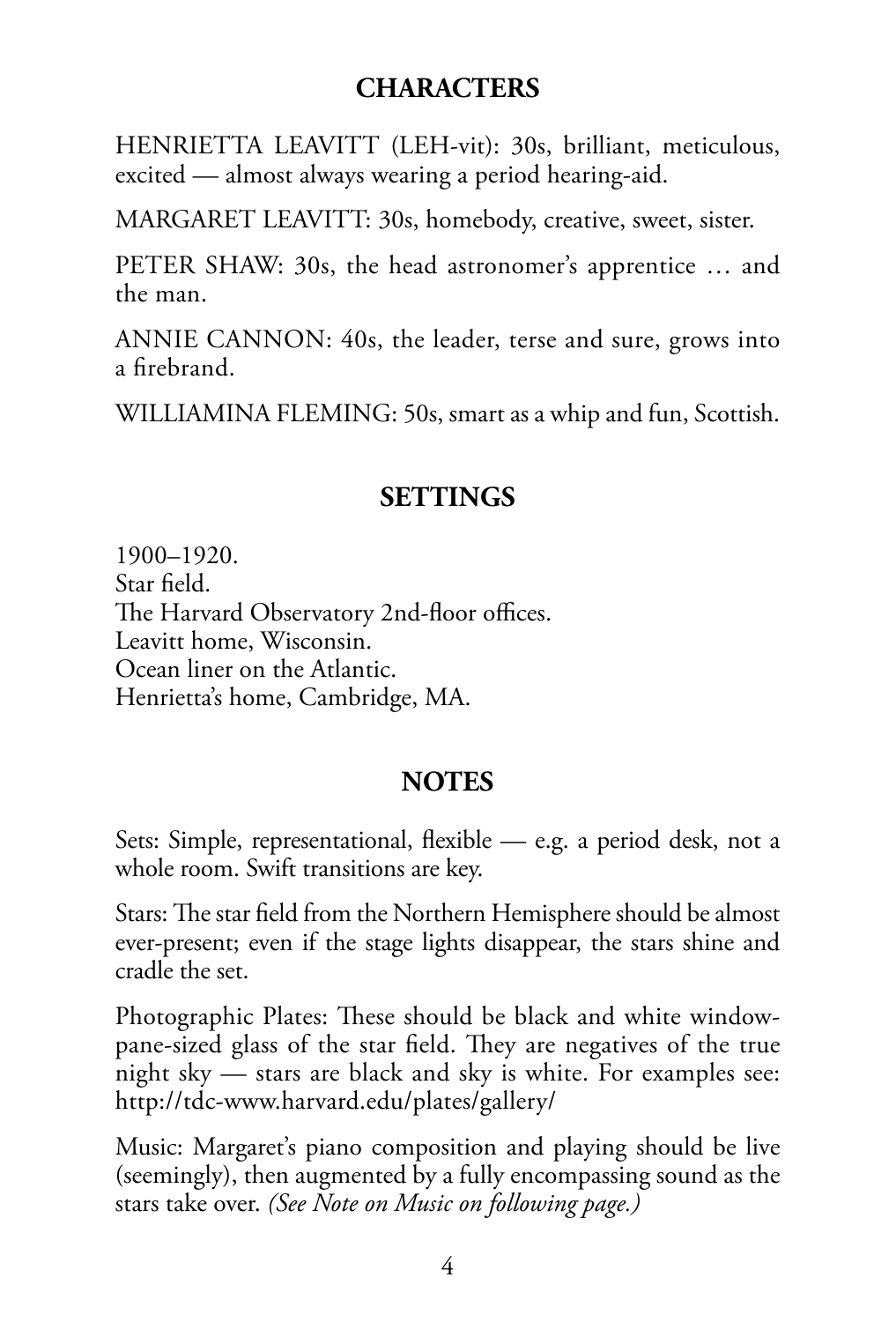Magellanic: MAJ-eh-LAN-ic Cepheid: SEH-fid Andromedae: An-DRAH-muh-DIE

More research and images here: SilentSkyPlay.tumblr.com

# **NOTE ON MUSIC**

Original music composed for the play by Jenny Giering is available for licensing through the Play Service. Please visit the SILENT SKY page on www.dramatists.com for more information regarding the ordering and use of the original music, and to hear samples.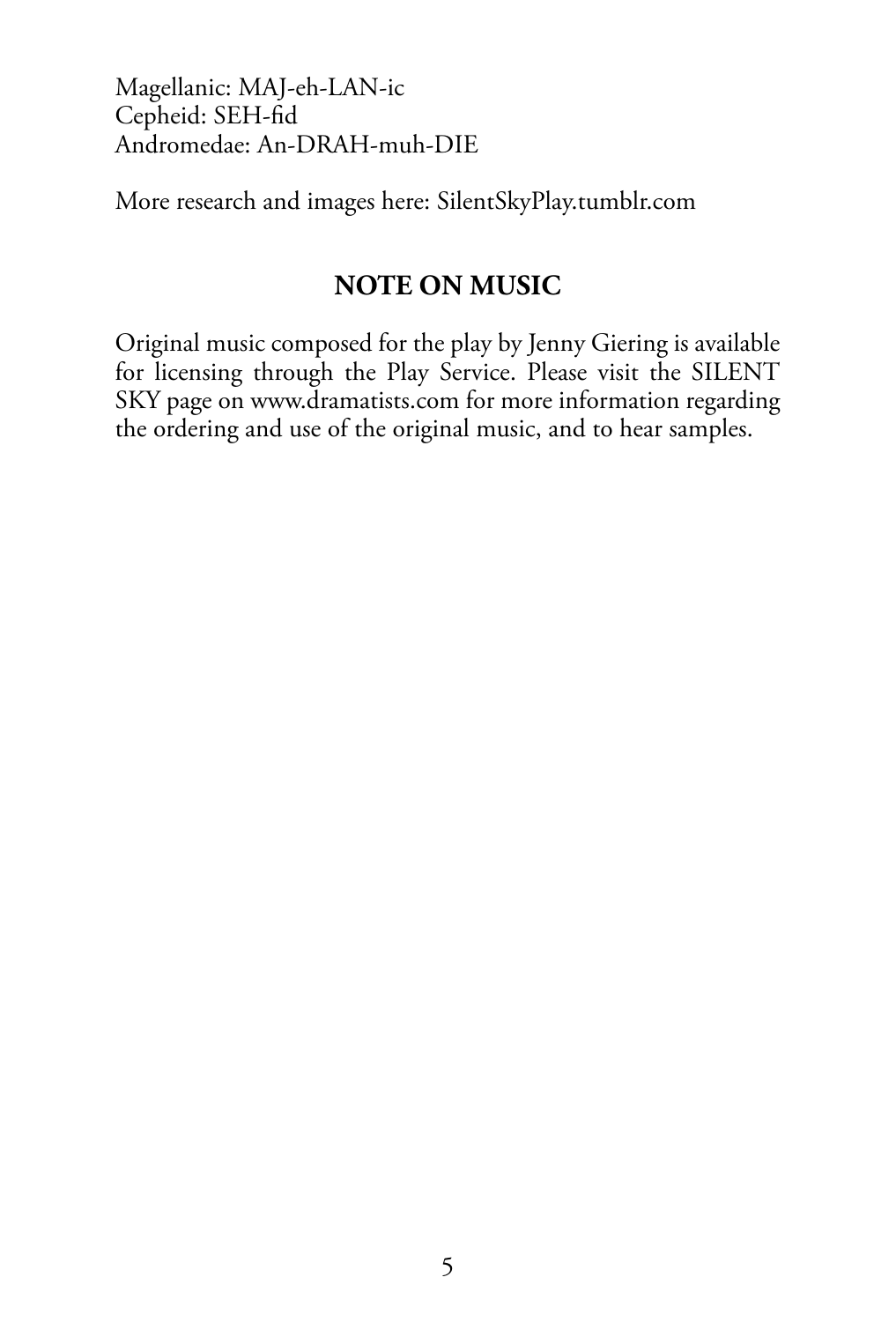*"In our troubled days it is good to have something outside our planet, something fine and distant for comfort."*

—Annie Jump Cannon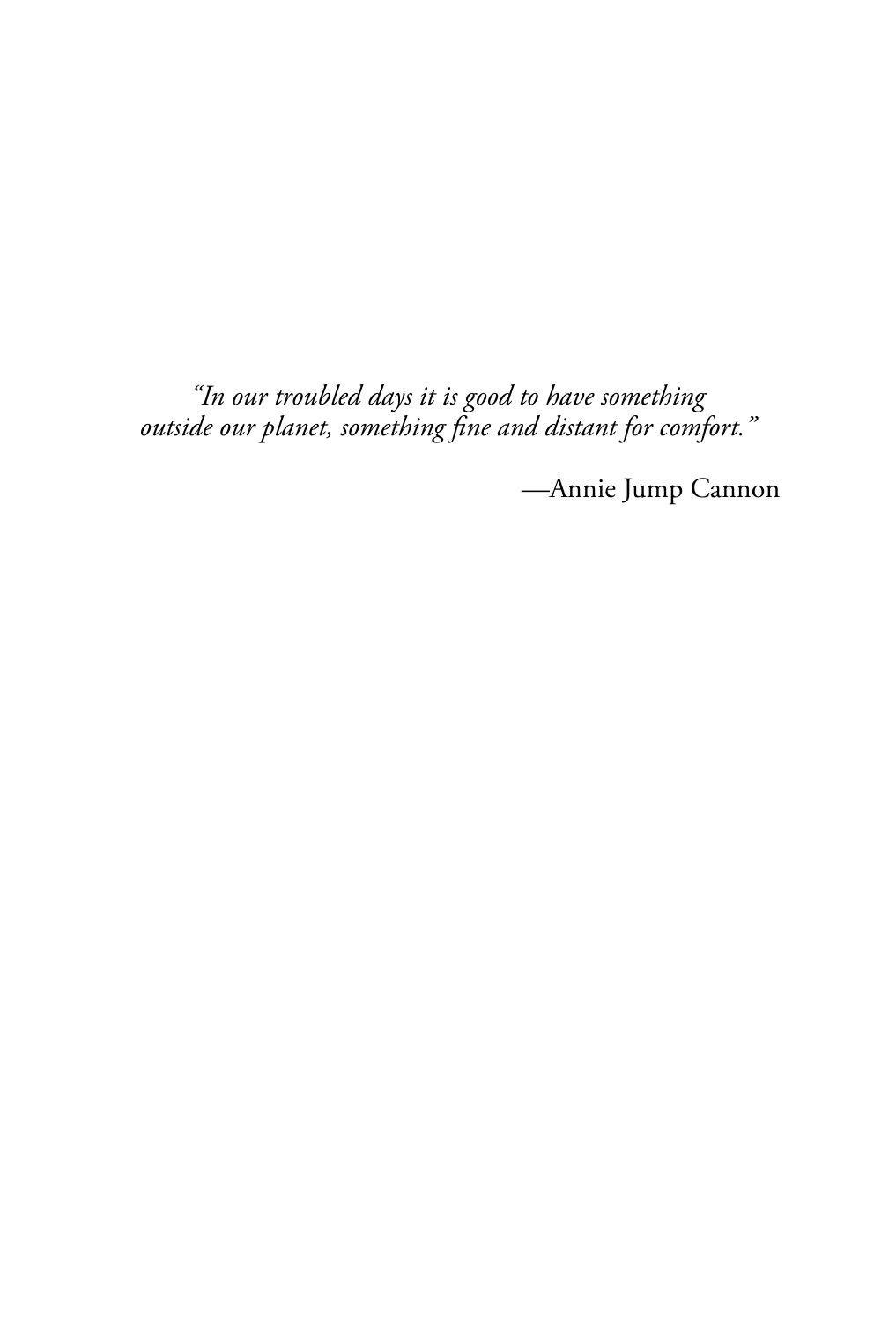# **SILENT SKY**

## **ACT ONE**

### **Scene 1**

*The late evening sky outside Henrietta and Margaret's father's rural Massachusetts church — about 1900 …* 

*A ruddy sun sets on Henrietta — a fiercely smart woman, curious, energetic, spilling over her own traditionalism. Dressed primly and warmly, she points to the sky above her.*

HENRIETTA. Heaven's up there, they say. "Pearly clouds, pearly gates," they say. They don't know much about astronomy, I say. *(The sun is gone and the sky darkens into night.)* The science of light on high. Of all that is far-off and lonely and stuck in the deepest dark of space. Dark but for billions and billions of … *(The first star to peek out. A single note accompanies it.)* Exceptions. *(As the sister stars emerge. Another note.)* And I insist on the exceptional. *(As the night sky suddenly brightens into stark day — Margaret sneaks up on Henrietta and pinches her.) Ow — What are you doing?*

MARGARET. You know church is about to start. You know this and you're avoiding it and you've been caught.

HENRIETTA. I haven't been caught, I've been attacked. MARGARET. With love.

HENRIETTA. With pinches. What kind of world is this.

MARGARET. You're not wearing your hearing-aid, you're fair game. Church. Now.

HENRIETTA. I can't right now.

MARGARET. Oh yes you can, We'reWaitingI'mfreezingComeIn.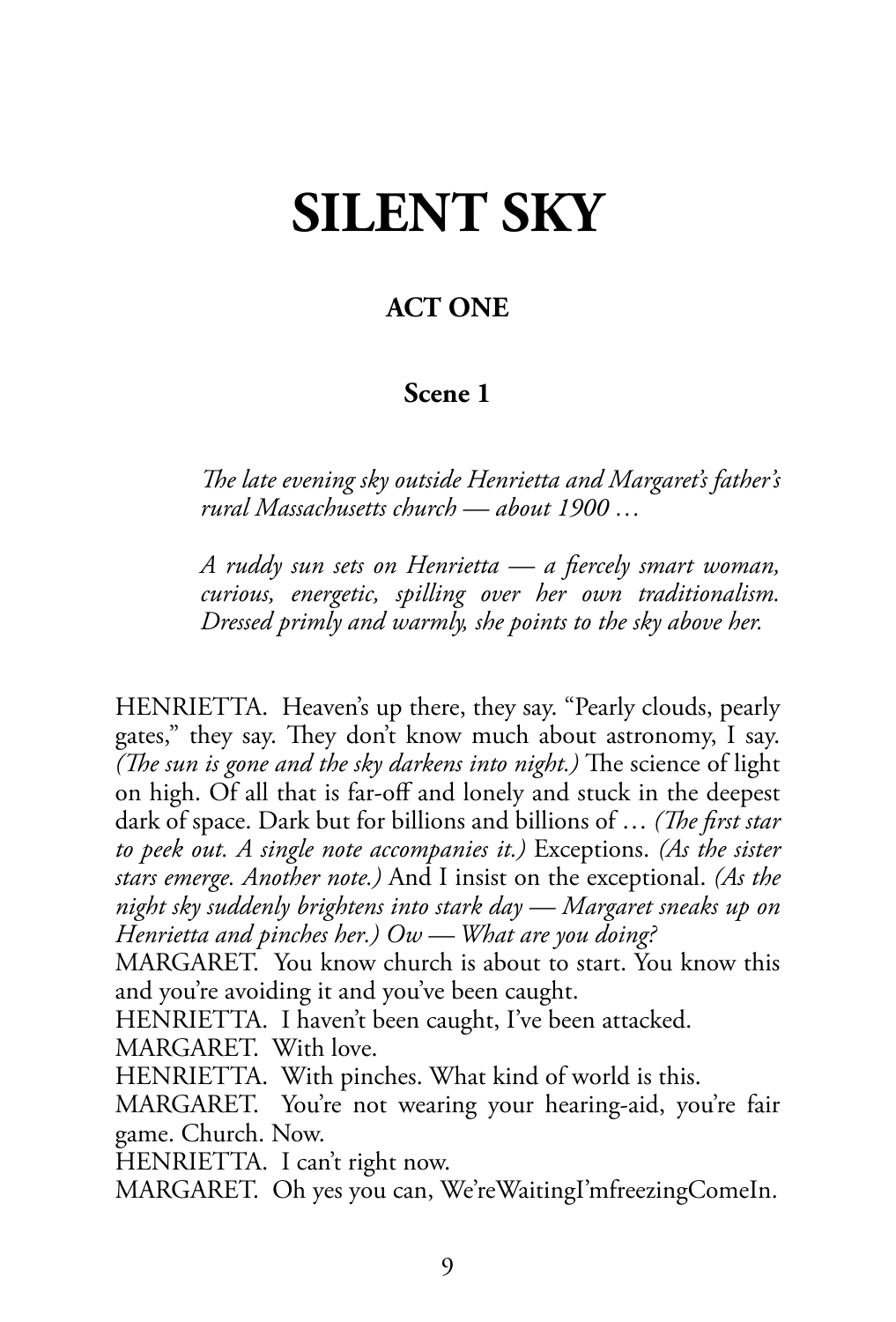HENRIETTA. Margie, I'm sorry but I cannot sit still right now. MARGARET. The only thing you have to do in church is sit still. Now tell me what's going on or come inside.

HENRIETTA. I've been trying to tell you all week but you're busy and you're barking and —

MARGARET. *(Bark-like.) I don't bark.* I'm running the house, and Daddy's running the church, and *you* — What are you doing? Staying up all night? In the cold? Like a moth?

HENRIETTA. What is wrong with you this morning, Miss Jumpy. MARGARET. I'm not jumpy —

HENRIETTA. I'm not a moth —

MARGARET. Why are we still outside?!

HENRIETTA. *Because.* They have a job for me at Harvard. At the Observatory. Actual astronomy.

MARGARET. Since when were you even looking for a job.

HENRIETTA. Since they offered. Margie, this is an extraordinary thing. They need mathematicians and they asked me specifically — MARGARET. Harvard asked *you*?

HENRIETTA. Yes and please don't hold back your tone of shock. MARGARET. This is shocking — I am shocked.

HENRIETTA. And I'm … leaving. I'm taking the job and I'm leaving. *(Holding out a letter. Beat.)*

MARGARET. You've always been leaving.

HENRIETTA. Next week.

MARGARET. Next…? Oh Henri. Now wait. We need to discuss this as a family.

HENRIETTA. Margie, this could be my best life and it's right in front of me.

MARGARET. And I'm still freezing. *(Turns to go.)*

HENRIETTA. Margie, talk to me —

MARGARET. Fine — yes — I know that we were never going to be grow-old-next-to-each-other kind of sisters, and the way you drive me crazy makes that for the best — but — Henrietta this is extreme. HENRIETTA. Exactly. Come with me. *(Small pause.)*

MARGARET. Oh, Henri, please.

HENRIETTA. Both of us. Come on.

MARGARET. What are you talking about? That's absurd.

HENRIETTA. Only a little! You're the only person who understands me, and you're always up for an adventure, and I *do* want to get old and scrappy with you.